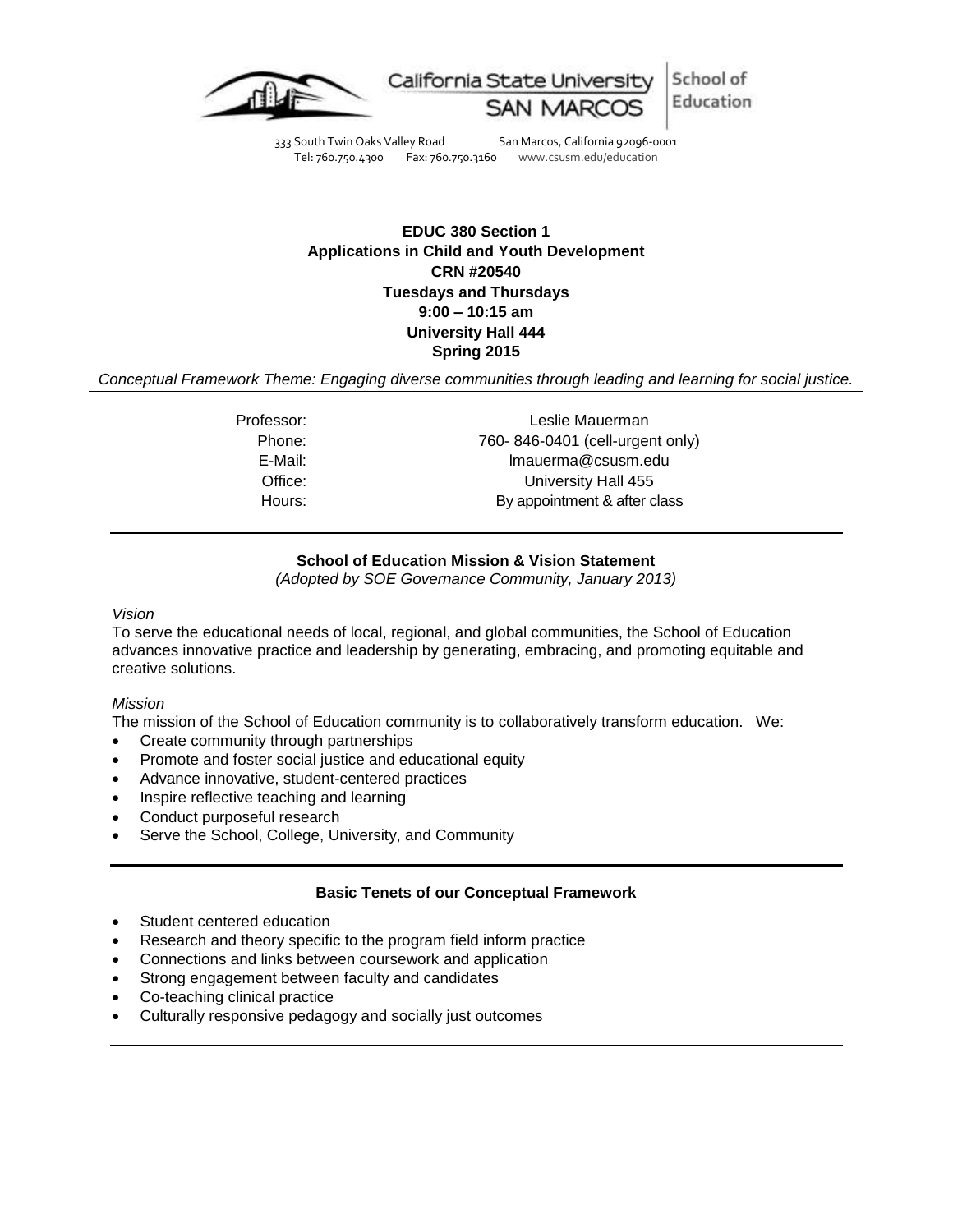## **COURSE DESCRIPTION**

Considers the social, cultural, cognitive, emotional, linguistic, and behavioral development of children and adolescents from multidisciplinary, multicultural, and applied perspectives. Students will learn major theories of development in order to apply that knowledge to their work in evidence-based services and programs for children and youth. Course includes a field experience component through which students will consider how their in-class learning is enacted in the lived experiences of children and youth. Special attention is given to identifying multicultural and sociocultural influences on development.

### **Course Objectives**

By the end of the course, students will be able to:

- 1. Describe the main principles of cognitive development, information processing, and sociocultural theory in order to identify how each is manifested in the lives of children and youth
- 2. Use the field experience to demonstrate how academic theory contributes to understanding observed differences in socially, culturally, and linguistically diverse children and youth
- 3. Understand and then evaluate the ways in which academic theory is applied within the realms of health, human services, and education
- 4. Apply knowledge gained from the field experience when considering influences such as environment, culture, family/sibling/friend relationships on the development of thought and reasoning
- 5. Create an understanding of what various theoretical constructs actually mean in the "real life" of children and youth
- 6. Summarize findings of empirical research in major areas of cognitive development, including perception, language, memory, conceptual understanding, problems solving, social cognition, and acquisition of academic skills and apply those summaries to understanding the lived experiences of children and youth
- 7. Understand cognitive and developmental processes and determine how that knowledge can be best applied to work with children and youth in education and other human services fields.

#### **\*Special Note: Because this course requires a field service component, a personal background check may be required. It is your responsibility to check with the agency you will be serving and to meet fingerprinting and other requirements in order to serve as a volunteer. All students must work with the Office of Service Learning [\(http://www.csusm.edu/ocsl/students/forms.html\)](http://www.csusm.edu/ocsl/students/forms.html) to ensure that proper procedures are followed and maintained throughout the term.**

#### **All University Writing Requirement**

Writing requirements for this class will be met as described in the assignments. Every course at the university, including this one, must have a writing requirement of at least 2500 words.

### **Students with Disabilities Requiring Reasonable Accommodations**

Students with disabilities who require reasonable accommodations must be approved for services by providing appropriate and recent documentation to the Office of Disable Student Services (DSS). This office is located in Craven Hall 4300, and can be contacted by phone at (760) 750-4905, or TTY (760) 750-4909. Students authorized by DSS to receive reasonable accommodations should meet with their instructor during office hours or, in order to ensure confidentiality, in a more private setting.

### **CSUSM Academic Honesty Policy**

Students will be expected to adhere to standards of academic honesty and integrity, as outlined in the Student Academic Honesty Policy. All written work and oral presentation assignments must be original work. All ideas or materials borrowed from other sources must have appropriate references to the original sources. Any quoted material should give credit to the source and be punctuated with quotation marks.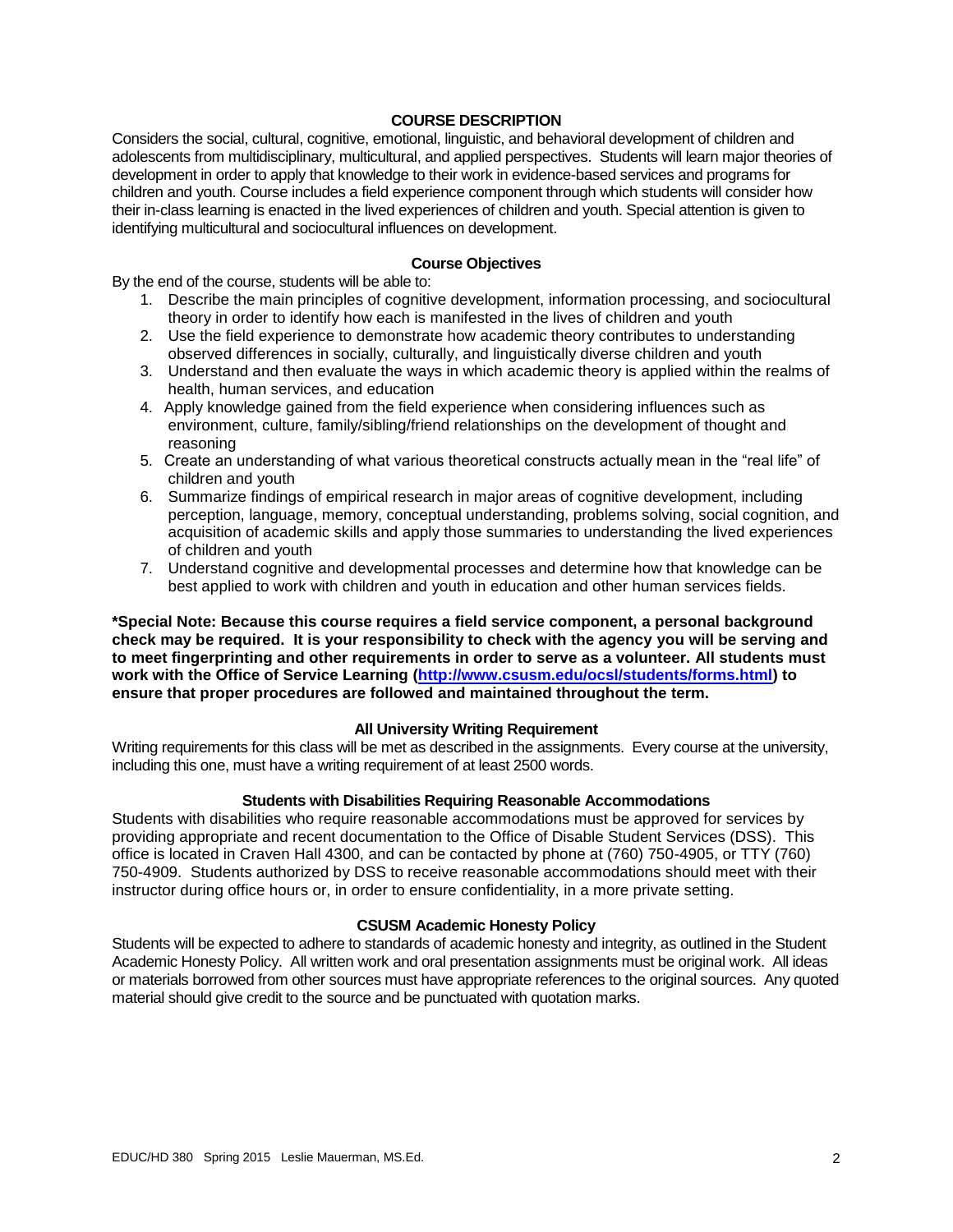Students are responsible for honest completion of their work including examinations. There will be no tolerance for infractions. If you believe there has been an infraction by someone in the class, please bring it to the instructor's attention. The instructor reserves the right to discipline any student for academic dishonesty in accordance with the general rules and regulations of the university. Disciplinary action may include the lowering of grades and/or the assignment of a failing grade for an exam, assignment, or the class as a whole. *Incidents of Academic Dishonesty will be reported to the Dean of Students. Sanctions at the University level may include suspension or expulsion from the University.*

#### **Plagiarism**

As an educator, it is expected that each student will do his/her own work, and contribute equally to group projects and processes. Plagiarism or cheating is unacceptable under any circumstances. If you are in doubt about whether your work is paraphrased or plagiarized see the Plagiarism Prevention for Students website [http://library.csusm.edu/plagiarism/index.html.](http://library.csusm.edu/plagiarism/index.html) If there are questions about academic honesty, please consult the University catalog.

#### **Electronic Communication Protocol**

Electronic correspondence is a part of professional interactions. If you need to contact me, e-mail is often the easiest way to do so at bingalls@csusm.edu. Please be reminded that e-mail and on-line discussions are a very specific form of communication, with their own nuances and etiquette. For instance, electronic messages sent in all upper case (or lower case) letters, major typos, or slang, often communicate more than the sender originally intended. With that said, please be mindful of all e-mail and on-line discussion messages you send to your colleagues, to faculty members in the College of Education, or to persons within the greater educational community. All electronic messages should be crafted with professionalism and care.

Things to consider:

- Would I say in person what this electronic message specifically says?
- How could this message be misconstrued?
- Does this message represent my highest self?
- Am I sending this electronic message to avoid a face-to-face conversation?

In addition, if there is ever a concern with an electronic message sent to you, please talk with the author in person in order to correct any confusion.

#### **Attendance Policy**

Due to the dynamic and interactive nature of courses in the College of Education, Health and Human Services all students are expected to attend all classes and to participate actively. At a minimum, students must attend more than 80% of class time, or s/he may not receive a passing grade for the course at the discretion of the instructor. Individual instructors may adopt more stringent attendance requirements. *(Adopted by the COE Governance Community, December, 1997).* Should a student have extenuating circumstances, s/he should contact the instructor as soon as possible. *For EDUC 380 course: Students missing three class sessions will earn grades reduced by one full grade. Students missing four or more class sessions will earn grades reduced by two full grades. Leaving early or arriving late by more than 15 minutes constitutes one absence. Illness and emergencies are considered on a case-by-case basis. However, notification of an absence does not constitute an excuse.* 

#### **Required Texts**

- Willingham, D. (2009). *Why Don't Students Like School? A Cognitive Scientist Answers Questions about How the Mind Works and What it Means for Your Classroom.* San Francisco, CA: Jossey-Bass.
- Scholarly and applied articles from academic researchers and field practitioners are required and will be found in our Cougar Courses container.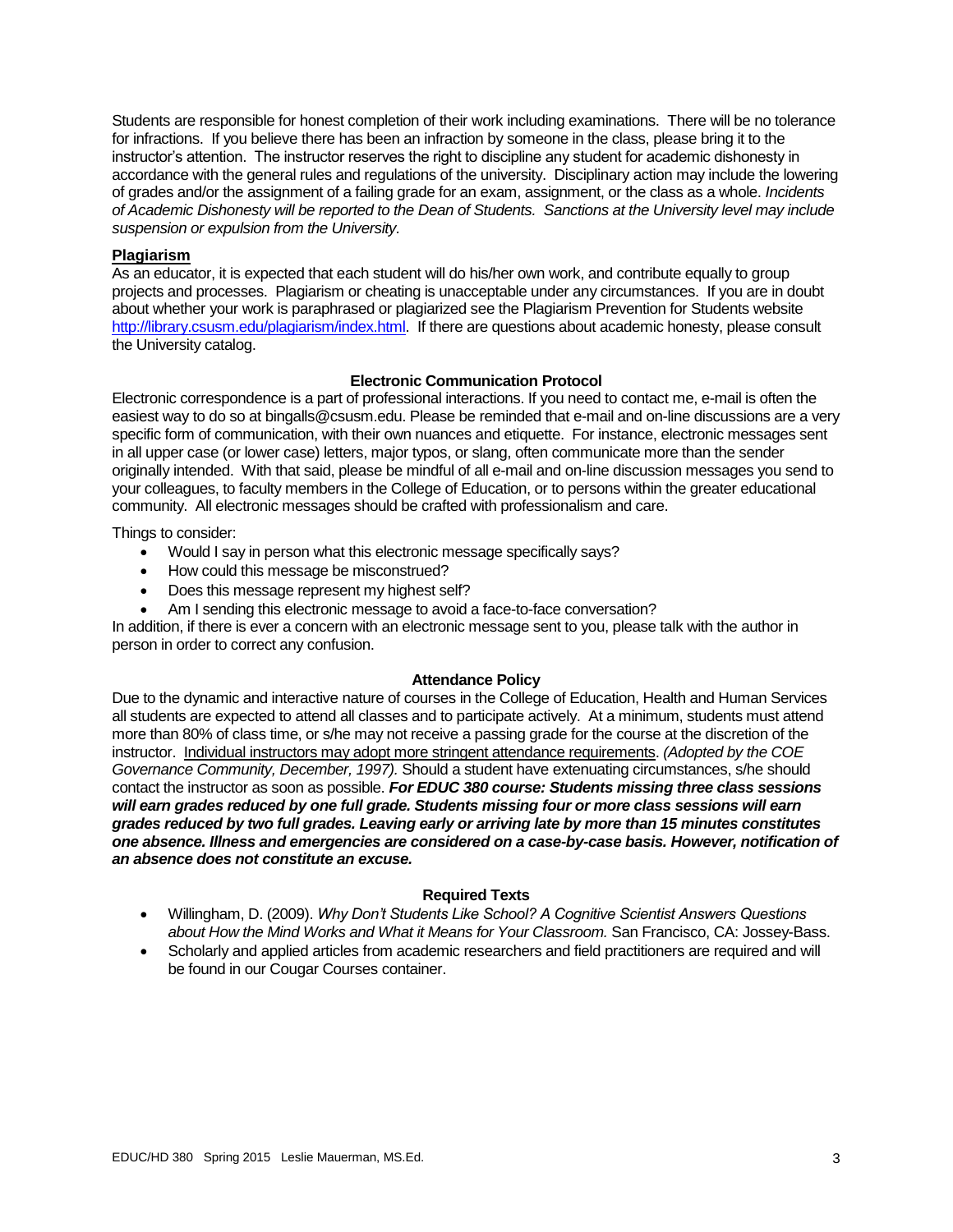## **Grading Standards (Points)**

|    |       | А | 95-100 | A-        | 90-94 |
|----|-------|---|--------|-----------|-------|
| B+ | 87-89 | в | 83-86  | <b>B-</b> | 80-82 |
| C+ | 77-79 | C | 73-76  | $C -$     | 70-72 |

Please note that an A is earned from 93-100, not 90-100.

## **ASSIGNMENTS**

Students are expected to demonstrate competency in the use of various forms of technology (i.e. word processing, electronic mail, use of the Internet, and/or multimedia presentations). Specific requirements for course assignments with regard to technology are at the discretion of the instructor. Assignments are to be turned in on the due date, no exceptions.

Proofread and edit word-processed assignments prior to submission. Hand-written work is not accepted. Assignments are written in Times New Roman or Arial, size12 font, and are double-spaced. Ensure the text is error-free (grammar, spelling), and ideas are logically and concisely presented. All citations, where appropriate, use American Psychological Association (APA) format. All submissions are to be submitted in assignment portals inside the Cougar Course; this is a paperless course.

| <b>Assignment Overview</b>                                             | <b>Points Possible</b> |
|------------------------------------------------------------------------|------------------------|
| Interview with a Youth; Due                                            | 20                     |
| Service Learning Reflective Report                                     | 25                     |
| Weekly Service Learning/Reading/Lecture Journal Report                 | 15                     |
| Presentation of Interview Findings & Implications; Poster/Gallery Walk | 10                     |
| Final Exam: Online during Finals Week                                  | 20                     |
| Participation, Engagement, Decorum                                     | 10                     |
| <b>Total Points</b>                                                    | 100                    |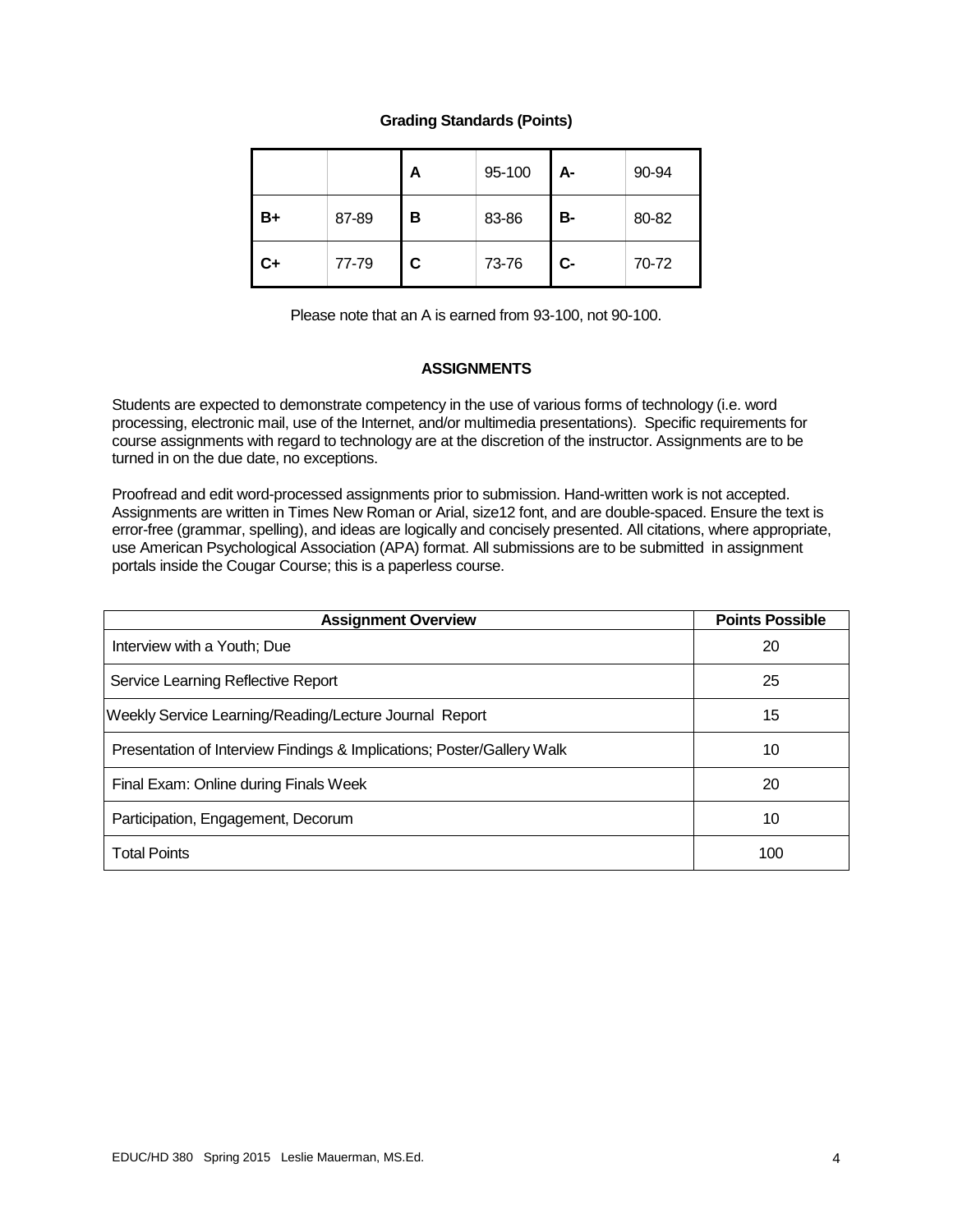#### **Assignment Detail**

# **1. Weekly Reflection In-class Journal 15 points** Each Tuesday, we will conduct an in-class assignment which will be a prompt regarding the reading or

what you have experienced in your service learning setting—the goal here is to develop the report over time!

This response portal is located inside the online course companion, so laptops are necessary in class. Those who cannot bring a computer will not be penalized, but the assignment is due at midnight on the night of that class meeting. 1 point each week

## **2. Interview With a Youth 20 points**

You will identify a child or adolescent with whom to work this semester. You will conduct a series of interviews centered on the major theories discussed in this course. Because the focus of this course is on *understanding how theories of development apply to the lived experiences of children and adolescents*, these interviews will encourage you to make those connections. This assignment encourages you to *create an understanding of what various theoretical constructs actually mean in the "real life" of children and adolescents*. See pages 6 & 7 for sample interview questions.

## **3. Service Learning Experience and Reflective Report: 25 points**

Because this course focuses on *understanding how theories of child and adolescent development are applied in daily practice*, you will spend 1-2 hours per week volunteering in a field-based program of your choice. You may volunteer in a public or private school classroom, a hospital, or a social work setting. You will document your interactions with the children or adolescents you encounter and write an analysis that makes connections between and among the theories we discuss in class and your experiences in the field. We will discuss procedures for identifying a field site, expectations for gaining permission to volunteer, and requirements for the write-up in class. See page 6 for questions to guide your thinking during the observations. Use the graphic organizer on page 8 to hold your thinking if you find it useful.

## **4. Presentation/Poster Session/Gallery Walk 10 points**

In order to emphasize the *importance of practically applying the theories and concepts from this class to the real world of children and adolescents*, you will prepare a presentation of the major findings from your service learning experience. This presentation can be a poster, PowerPoint, or any other creative format, and you will share the work in a Gallery Walk during the 15<sup>th</sup> week of the course. Your presentation must summarize your findings from the service learning experience and *discuss their implications for education, social work, and other human services fields*.

## **5. Final Exam 20 points**

During finals week, you will take a comprehensive final exam in order to demonstrate your understanding of the major theories and concepts related to child and adolescent development and *how they apply to education and human services*.

Because research suggests that the act of retrieving information on a regular basis aids in retention, there will be 2-3 questions given at the end of class each Tuesday. These questions represent the primary learning undertaken that week and should be used to create a study guide. These questions will become part of the final exam.

**6. Participation, engagement, decorum, attendance 10 points**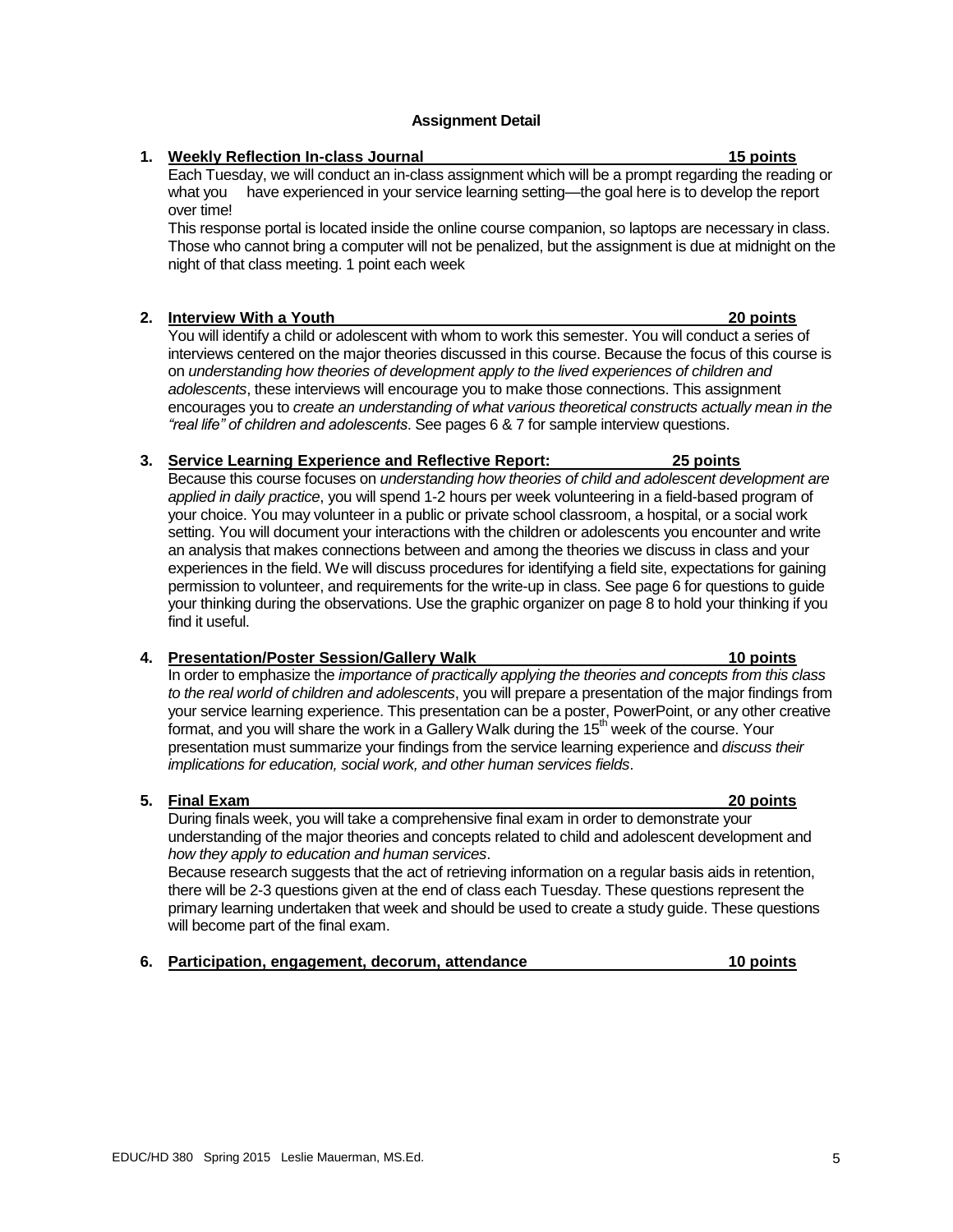**\*Course Format:** Because the focus of this class is on an applied understanding of how children and youth develop cognitively, emotionally, and socially, all topics will be taught through interdisciplinary and multicultural perspectives. The topics listed below identify the main idea for each class session and will be discussed with an interdisciplinary lens. We will integrate findings from numerous related fields as we work to understand how theory enacts itself in the real lives of children and youth**.**

To that end, **class will meet on Tuesdays** *and* **Thursdays during weeks 1, 2, and 15. During weeks 3-14, class will meet on Tuesdays only.** Students will spend Thursdays during weeks 2-14 in their service learning experience setting in order to observe ways in which Tuesday's content is manifested in the lives of children and youth. \*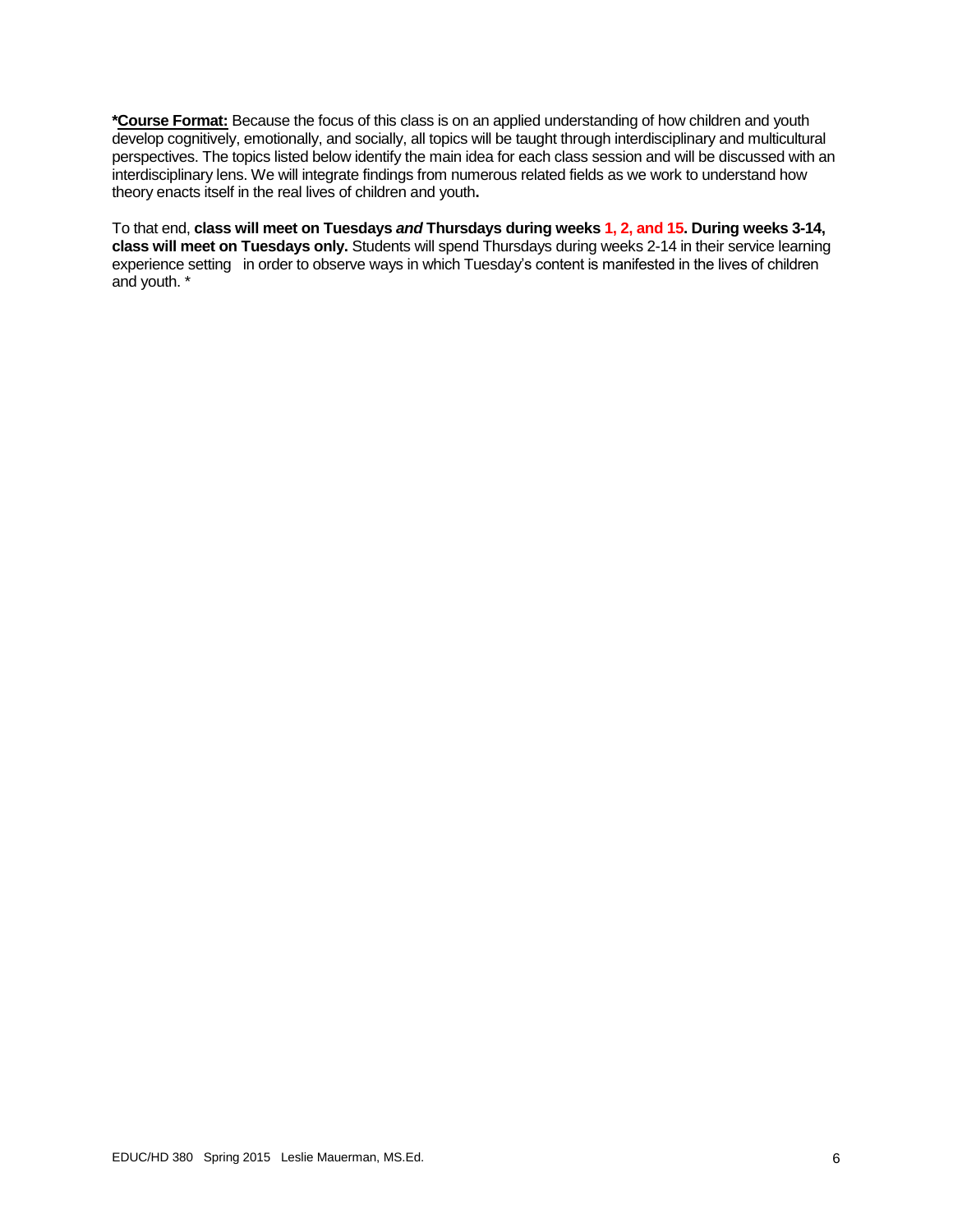## **EDUC 380** *TENTATIVE* **CLASS SCHEDULE Spring 2014 – Mauerman T Th 9-10:15 Room UH 443**

| <b>Week</b>                         | <b>Topic</b>                                                                                                                                                                                                 | <b>Readings &amp; Assignments</b>                              |
|-------------------------------------|--------------------------------------------------------------------------------------------------------------------------------------------------------------------------------------------------------------|----------------------------------------------------------------|
| $T$ 1/20<br>Th 1/22                 | T: Course O'view, Introduction to brain development<br>Th: Social influences & multicultural perspectives on<br>development                                                                                  | National Geographic article "The<br>Teenage Brain"             |
| $\overline{2}$<br>T 1/26<br>Th 1/29 | T: Vygotsky, the sociocultural perspective, and the influence of<br>social contexts on behavior<br>Th: Class meeting Guest Speaker: Anna Fleming                                                             | Vygotsky PDF<br>Willingham, Chapter 1                          |
| $\mathbf{3}$<br>T2/3                | T: Memory development (working and long-term) and<br>information processing<br>Th: Service Learning-Note taking Prompt: notice the children's<br>memory capacities and how they process information          | Cowan PDF<br>PDF on memory in general<br>Willingham, Chapter 3 |
| 4<br>2/10                           | T: Development of the four domains of literacy<br>Th: Service Learning- Note taking Prompt: Notice how the<br>children use reading, writing, speaking, and listening to<br>communicate and make meaning      | Kuhl article<br>Language Development PDF                       |
| $5\phantom{.0}$<br>2/17             | T: Problem solving and metacognition<br>Th: Service learning- Note taking Prompt: Observe how the<br>children react to problems, challenges, and difficulties                                                | Joseph & Strain article                                        |
| 6<br>2/24                           | T: Problem solving and critical thinking<br>Th: Service learning- Note taking Prompt: Observe whether<br>and how the children employ the critical thinking strategies we<br>discuss on Monday                | Re-read the Joseph & Strain<br>article                         |
| 7<br>3/3                            | T: Academic skills<br>Th: Service learning- Note taking Prompt: Notice children's<br>attitudes toward achieving academically; Identify social<br>influences on their academic work                           | Willingham, Chapters 2, 4, 5, & 6                              |
| 8<br>3/10                           | T: Development of identity: Self, ethnic, situational<br>Th: Service learning- Note taking Prompt: Identify how the<br>children appear to view themselves; Notice any social and<br>multicultural influences | Klimstra article                                               |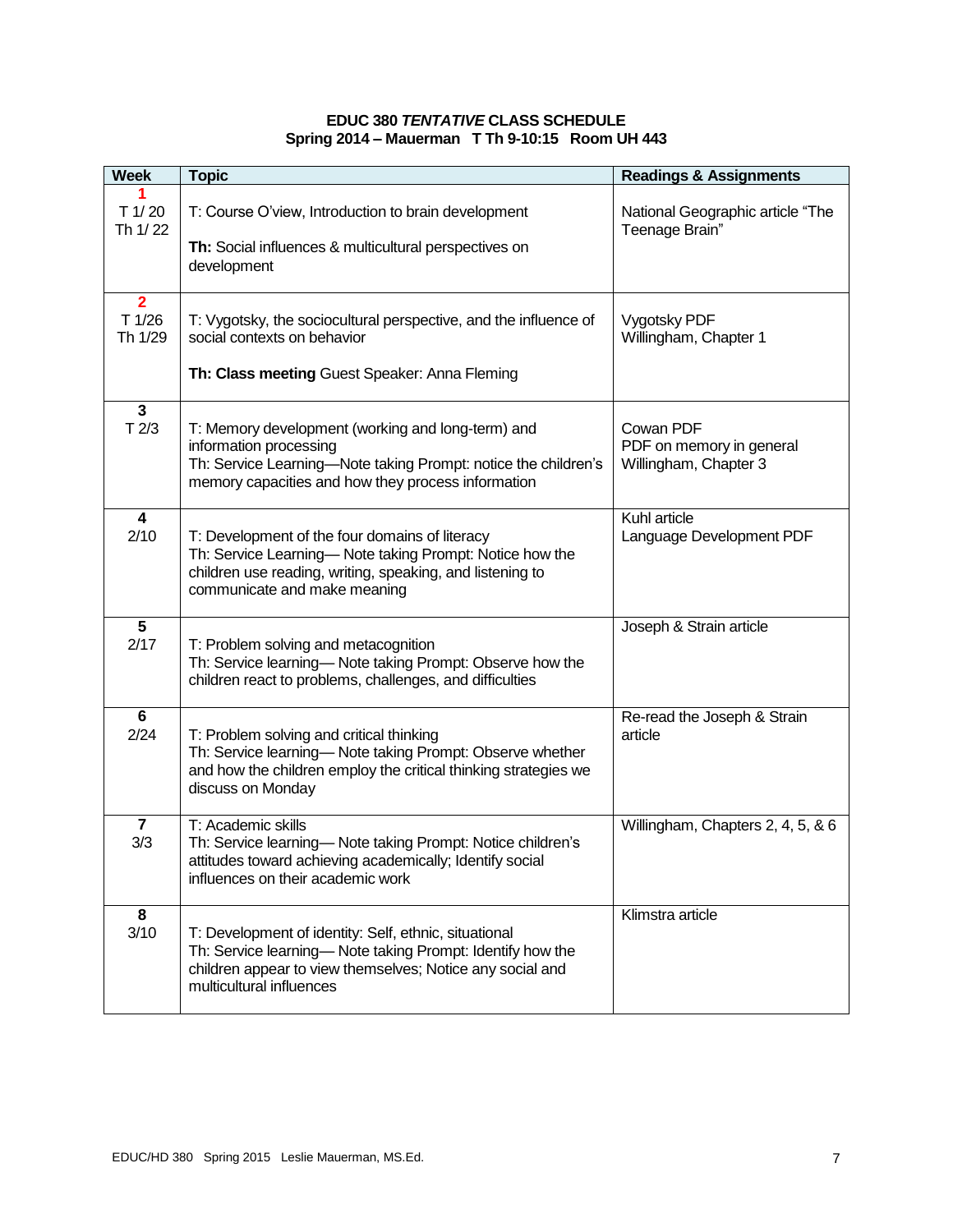| <b>Week</b>         | <b>Topic</b>                                                                                                                                                                                                                                     | <b>Readings &amp; Assignments</b>                                                     |
|---------------------|--------------------------------------------------------------------------------------------------------------------------------------------------------------------------------------------------------------------------------------------------|---------------------------------------------------------------------------------------|
| 9<br>3/17           | T: Self-concept and self-esteem<br>Th: Service learning- Note taking Prompt: Notice what value<br>the children place on their abilities. Is that value influenced by<br>their social, cultural, and linguistic identity?                         | Prothero article                                                                      |
| 10<br>3/24          | <b>T: Motivation</b><br>Th: Service learning- Note taking Prompt: Identify varying<br>levels of motivation among the children. Think about the<br>multicultural and social influences on their behavioral and/or<br>academic choices             | 2 Daniels articles<br>Due Tuesday (in CC): Interview<br>with a Youth                  |
| 11<br>3/31          | <b>CSUSM Spring Break</b>                                                                                                                                                                                                                        | No additional reading this week<br>Time to catch up: DO READING                       |
| 12<br>4/7           | T: Peer and friend relationships<br>Th: Service learning- Note taking Prompt: Notice how the<br>children interact with their peers; What appears to influence the<br>decisions they make and the language they use with different<br>individuals |                                                                                       |
| 13<br>4/14          | T: Brain compatible learning<br>Th: Service learning-Note taking Prompt: Think about why<br>some children learn with relative ease while others struggle;<br>Identify social and multicultural influences on thinking and<br>learning            | Willingham, Chapter 7<br>Due Tues 4/15 (in CC): Service<br><b>Learning Reflection</b> |
| 14<br>4/21          | Online session: Brain-compatible learning (continued)                                                                                                                                                                                            | Follow the detailed directions on<br>CC.                                              |
| 15<br>4/28,<br>4/30 | T: Intersections among research, practice, and reality<br>Th: Gallery Walk (watch for different location)<br>poster or laptop PPT presentation for Gallery Walk)                                                                                 | Willingham, Chapter 9<br>Due Tues 4/29 (in CC)<br>Interview implications              |
| 16<br>5/5           | <b>Final Exam on CC</b><br>Online during Finals Week; Due May 6 by midnight                                                                                                                                                                      | Students may take as 5 times,<br>only info will be wrong item, not<br>correct answer. |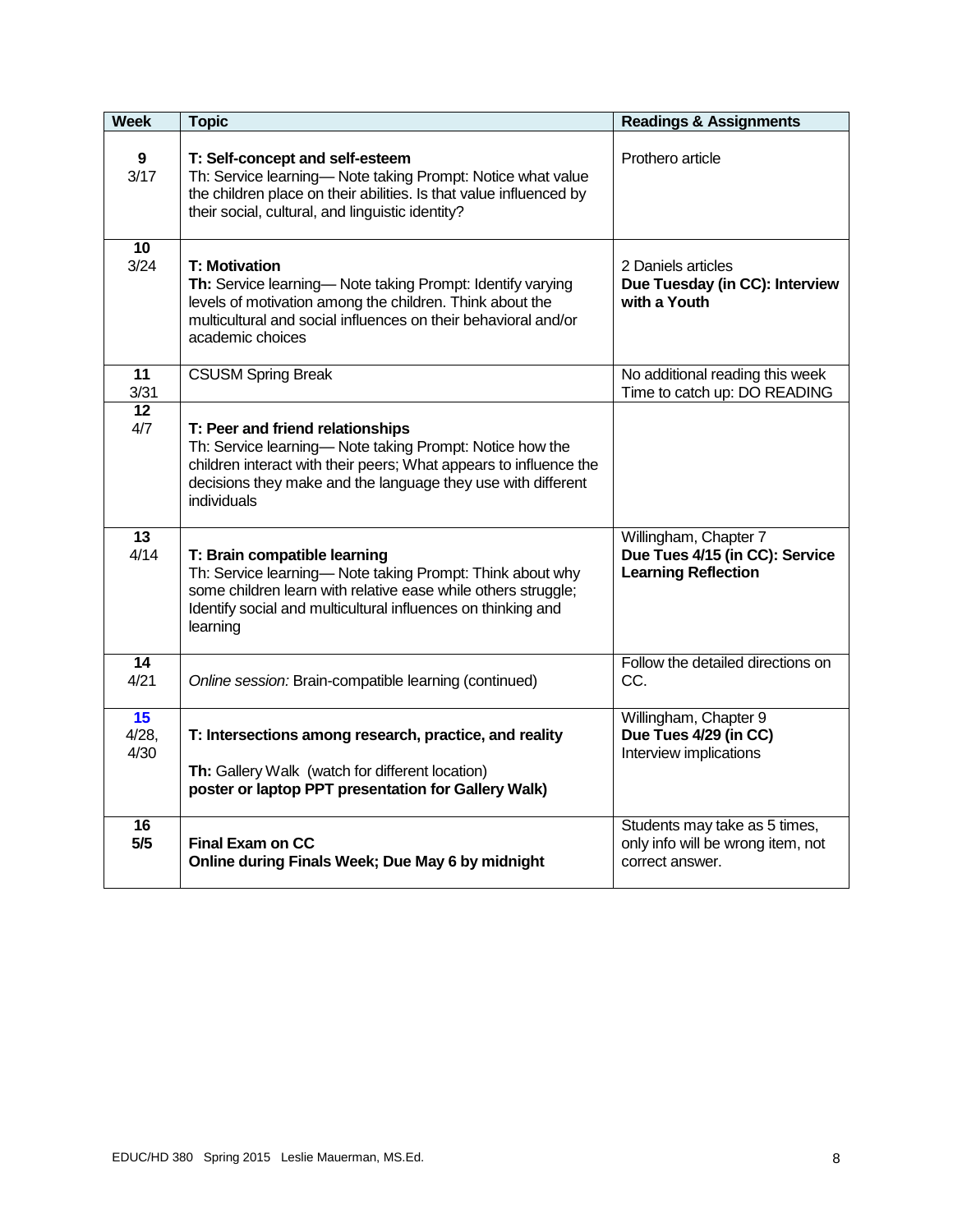## **HD/EDUC 380 ASSIGNMENT DETAIL**

### **GUIDING QUESTIONS FOR INTERVIEW & SERVICE-LEARNING REFLECTION**

- 1.) How do the theories of cognitive development inform and/or influence service providers' interactions with their patients/students/clients?
- 2.) What outside influences such as environmental factors, cultural expectations, and family/sibling/friend relationships are evident on the patients/students/clients at your service-learning site? In other words, how do outside forces influence the choices you see being made?
- 3.) How do these outside influences affect the development of thought and reasoning within the patient/student/client?
- 4.) How do these outside influences affect the service providers' responses and their ability to address the needs of the patient/student/client?
- 5.) How will your understanding of the cognitive, emotional, and social development of the people (patients, students, clients, and service providers) you observe during your service learning experience inform and/or influence your interactions and decision-making processes within your future social and professional life?
- 6.) *For the interview with a child/adolescent in particular*: How will your observation and understanding of this child's cognitive, social, and emotional development inform and/or influence your interactions and decision-making process with other children of this age?

## **QUESTIONS FOR THE INTERVIEW WITH A CHILD OR ADOLESCENT Assignment**

- 1.) What types of things do you like to do in your free time? How do you decide what to do when you have a choice?
- 2.) How do you feel about school? What is your favorite part? What is your least favorite part?
- 3.) Tell me about your family and friends.
- 4.) Do you have a best friend?
- 5.) What is the best part about having a good friend?
- 6.) What is something difficult about having a best friend?
- 7.) What is your favorite thing to do with your family?
- 8.) How do you solve disagreements with your friends?
- 9.) How do you respond when your parents won't allow you to do something you want to do or have something you want?
- 10.) Have you thought about what you want to be when you grow up? If you know what you want to be, what do you need to do while you are young in order to get ready to achieve that goal?

During one of your interview sessions, take time to "play" with your child or adolescent. Play a board game, outdoor sport etc. Observe their actions; question choice of moves, etc.